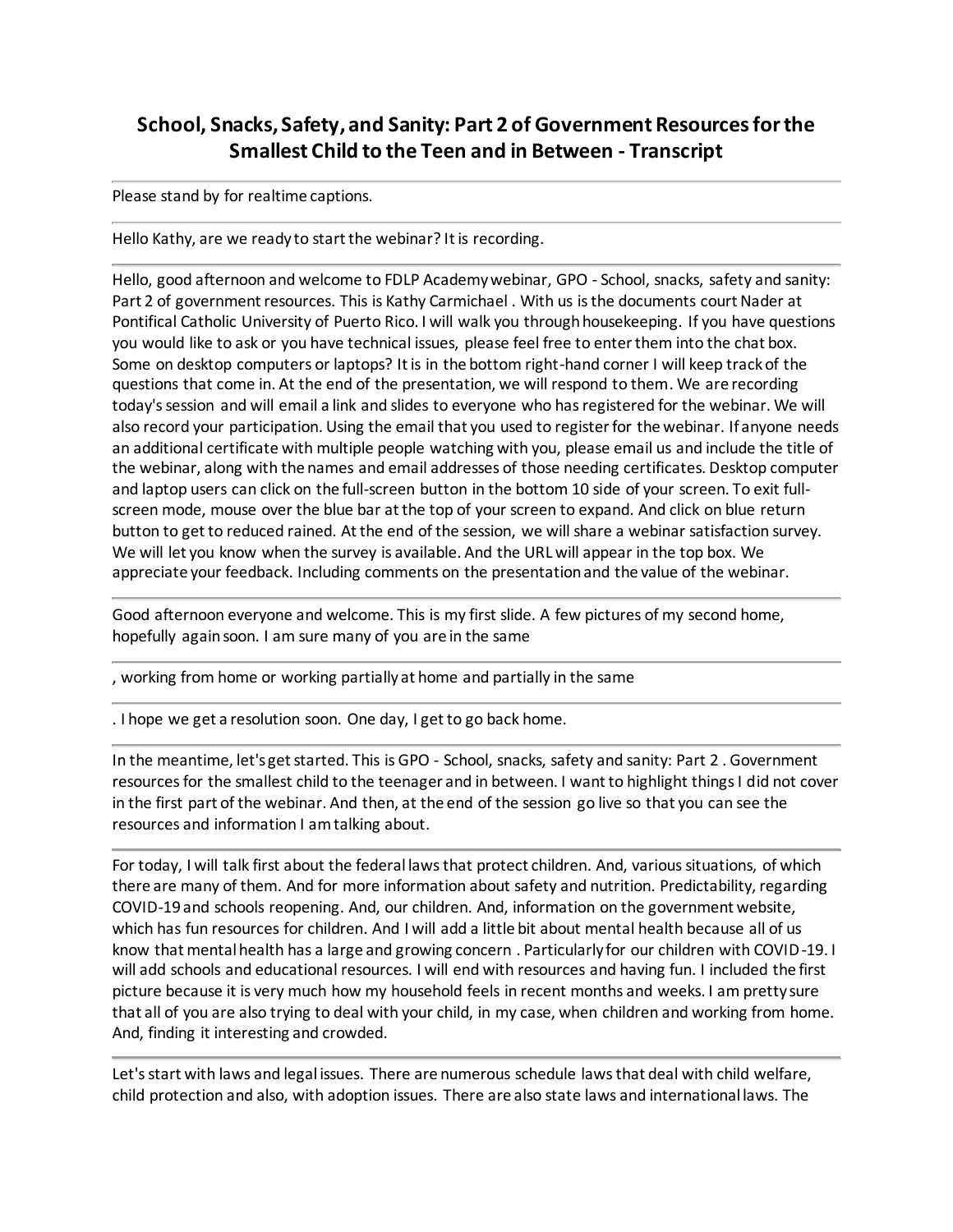three addresses, and in time, we go to all of them. They contain information on those topics for federal laws.

I included screen shots of each. At Congress.gov you can follow and go to any past legislation. You can follow any current legislation from the time it is introduced until the time it is passed or not past through Congress of the United States. Congress.gov is a joint project of the publishing office and the Library of Congress. It is a one-stop service for finding legal information. There is the Congressional research service, whose reports are included within Congress.gov. The Congressional research service is the reports that are requested and conducted for the United States Congress on various topics. The topics include numerous reports about children. You will see on the screen, use of group care for children, missing and exploited children's program and child welfare. There is a lot of information in the Congressional research service on the health and well-being of our children.

Finally, there is the catalog of government publications. Which those of us who are document my brilliance use quite frequently. This is the catalog of everything GPO catalogs. It includes laws and committee hearings and legal information about children in all of their aspects. I want to give you an example of how complex the law situation is. I urge you, if you have a user or a client in a situation, and I can name several. Children are being abused. Where they have seen a situation with a neighbor or a friend, where they may have information of what they think is child trafficking. Where they are trying to do an adoption. The complexity of the intersection of loss. It means you can guide clients and users to the site. I think it is also why you give them advice before they act in any situation, to seek legal advice from someone who is versed in the law in the situation they are looking for. I will give you a personal example from experience. My husband and I have an adopted son from the Dominican Republic. That means that our adoption wound up including Puerto Rican, the equivalent of state law. Immigration and naturalization. The Department of State, which have federal laws. Regarding and regulating adoption. And the law of the Dominican Republic where we adopted our son. We started out and set will not deal with the law and do it ourselves. In retrospect, it was not a great idea. That is my advice. Because we want up dealing with state law. A home study and psychological evaluation and eventual approval to adopt. If you are going to cross state lines, you begin to get into federal law. If you are going to do what we did with international adoption, immigration and naturalization regulates hurt of international adoption and Department of State has other laws. It is with immigration and naturalization that you have to request permission to adopt to graduate. Including touring and turning in state documents you completed you can get prior permission to adopt in the country where you intend to adopt. The Department of states will then be the agency that regulates you receiving a visa to leave that country with your newly adopted child the communication between the two agencies is not always perfect and, in our case, and this is where we did higher the lawyer. Simply because we had no way of able to advocate the laws of the Dominican Republic. When we adopted our son. We also had to meet the adoption agency in the Dominican republic. Whose loss were similar, but somewhat different to equivalent state laws in Puerto Rico. That is the happy ending of the story. Our son was eight days old when we picked him up. He is the father of five. The story has a happy ending. I didn't want to use it as a personal example that I know about complex navigation of the laws that exist for children. I will go live later. I had a user who came in to ask for information. My advice is I will show you where you can search, but if you are in a situation where you are involved with a child in any difficult situation, please seek valid legal advice.

There are also various safety and nutrition resources for children and teenagers. Right now, in the midst of COVID-19, while keeping children safe and in turn keeping grandparents safe, it is important and I know that we have all seen and heard the news reporting on children, because they are using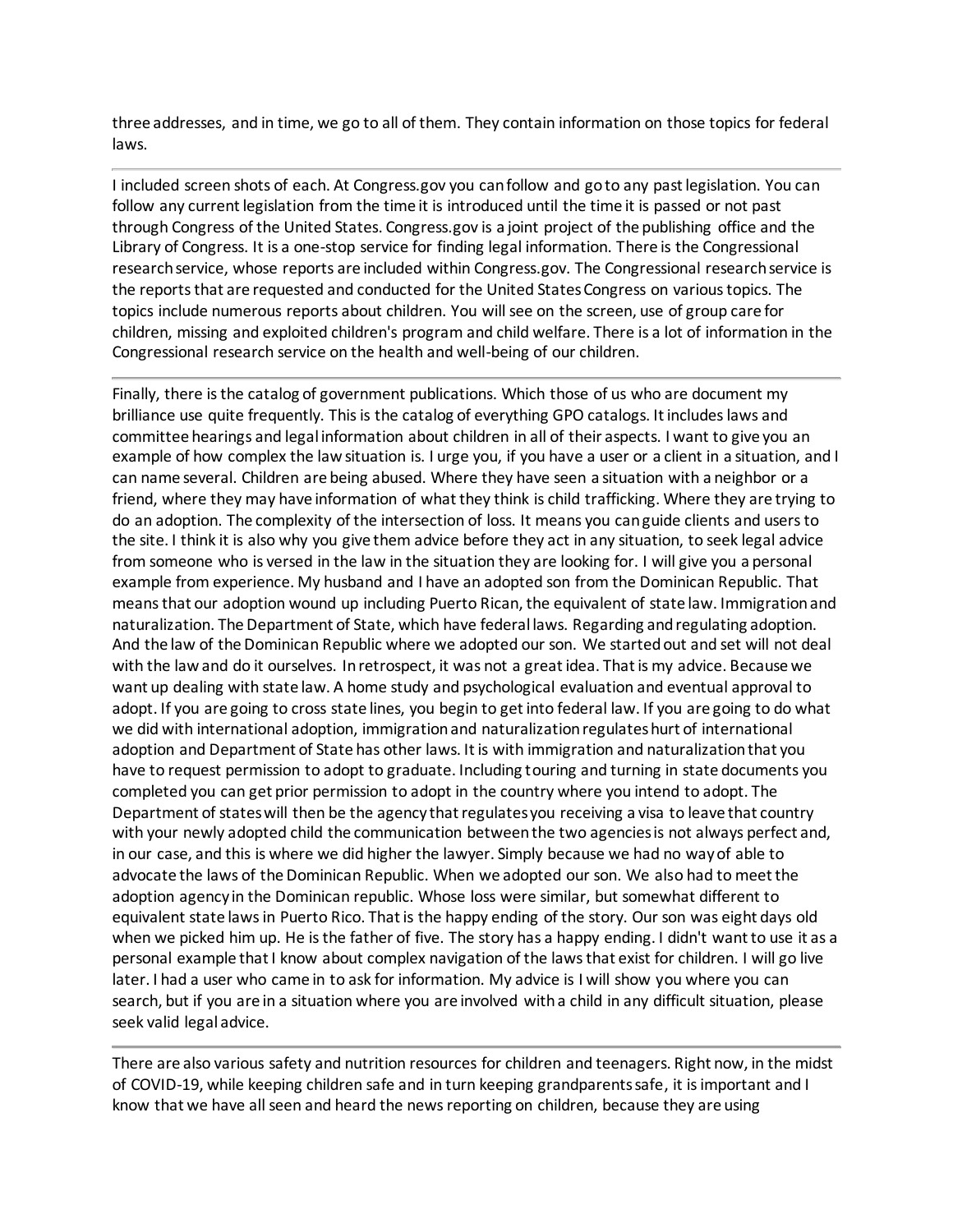participating in school Kristen Gallant programs, are having trouble getting sufficient nutrition and whose parents are having trouble because they have lost jobs. They are struggling to provide food. And having trouble feeding their children. Right now, both safety and nutrition issues are serious ones.

The CDC -- in fact, I was surprised. I want to the CDC yesterday -- they have revamped somewhat. With the incoming administration. There is a page under the COVID-19 advice. There is a different page for children and teenagers and young adults. We will go to the site and take a look at it. It includes advice about keeping them healthy. Returning to school. Dealing with multi generational households. That is very important information right now. In part one of the webinar, I talked about nutrition.Of. The U. S. FDA part of nutrition. I will go live later today. The first one is the educational part of S.N.A.P., supplemental nutrition assistance program. It has been variously known as food coupons, food money checks and at one point when my husband and I were young students, we wound up having to participate in the program. And, there was actual food distribution instead of the current bank card on which funding is put. And you can go to MyPlate.gov. They are very useful resources for nutritional needs of children. Ideas for how to do that and we will take a look at that.

Moving on. I covered some of this in part one. Children's and teenager resources for school and education. Parents right now, I suspect, and grandparents, aunts and uncles. Almost universally across the United States, are struggling to try to cope with their own workload. Women have been disproportionately affected in order to deal with educational and childcare needs of their children. Having another particular resource highlighted for educational information, which is that national endowment for the humanities.

There is a site called EDSITEment. it includes lesson plans and teacher guides. And, numerous educational resources. It is not as well known as other sites which provide those resources.

Mental health resources for children. I have listened to several news reports indicating, talking to local schools, school principals, superintendents and teachers. Unfortunately, there is a height incident of suicide among our children and teenagers that has much to do with our isolation within the Covid situation. We will go look at some mental health resources that are available for mental health from the national Institute of mental health.

Finally, we will highlight a few things that are fun things for being home and looking for something to do and staying safe. The United States census provides learning activities for children that have to do with the census. In particular, I am statistically impossible. Statistics for me, is insanely difficult. This slide is census.gov. They have a program called statistics and scrolls. Parents can make use of it and it engages children and it helps them to understand statistics. It is an amazing program. If you do not already know about it. And NASA at home is all kinds of fun information from images to videos. From the national Aeronautics space Association.

Another highlight and I will go to this site. Assuming we have time to do so. Mymoney.gov.I don't know how many of you know of the site and by the consumer finance production Bureau. It has been ours, information and checklists and sheets to fill in to help adults and youth learn how to manage finances. It is a nice site. It is a lesser known site.

Oh, the places you'll go. I will share the screen and we will take a look. As always, if you want a copy of the actual PowerPoint, I will happily submit to you. Once you put it into slide show , the links are live. If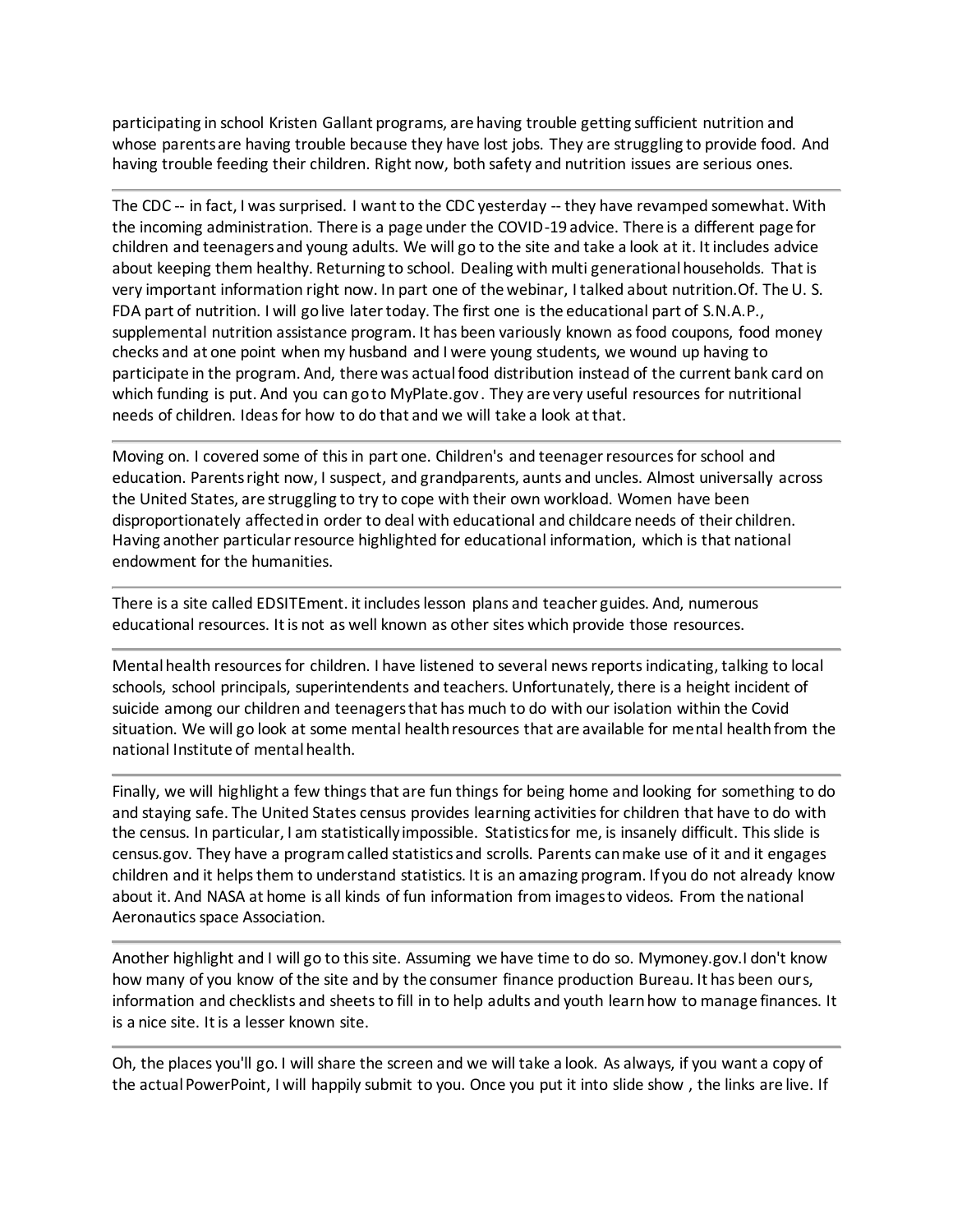you want a copy of the PowerPoint, please send me an email. As always, I will send it to you. I will share my desktop.

The first one is Centers for Disease Control. Under the COVID-19 tab. The advice for children, teenagers and young adults. It is information on keeping kids healthy. There is information about hand sanitizer's packaged to look like food. There is a warning here. And they are planning for school. A checklist for going back to school. Information for parents, teachers and going back to school. Information on helping children at home. Information on living in shared housing for multiple generations. There is information here with coping and support kits. I will go through a few of these so that you can get an idea about what they look like. Let's look at the decision-making tool. I am sure many of you are parents and are wondering how and when and what is the criteria for sending children back to school? Let's take a look. Making decisions about children attending in person school. As of December 30th, this was updated to include new information and information and if you keep scrolling down, is the checklist you can go through to determine what your child and your families need to send children back to school. Starting with coping 19 at my children's school. Level of COVID-19 in my community. I give an example with 22 cases are 5% positive or higher and the positivity rate is around 10% it may be of red flag for not sending match-up back to school. Much of has an underlying condition. Somebody who cares for my child and is at increased risk for severe Thomas you can demo the full interactive decision making tool to way going back to school. One useful resource there from the Centers for Disease Control. I will go back and also take a look at the Centers for Disease Control. They are providing a parental resource kit for helping with social, emotional and mental well-being. As we know, after 10 months or however long it has been, it is a concern for all of us. I click on this and I get the parental resource kit. It is provided by early childhood, childhood, adolescence and young adulthood. Many of us know , Catholic University where I work, our classes are all virtual. That means many, if not most of our undergraduate students are living at home with family. Which has all kinds of implications for returning to school and is hard to get schoolwork done. Here is access to the CDC resource kit for helping with mental health and emotional well-being for our children. I will close out the CDC. I will move on to the national Institute of mental health. Which also has put out lots of information about coping with mental health. And mental health issues during COVID-19. Including links at the top of the page with information on Covid in general. This particular page offers resources that can be shared on child and adolescent mental health. I think there is a help page you can visit. Here are resources available. Might mental health: do I need help? In this case, there is a link to making this available in Spanish. The next one up, I am so stressed out. Is it stress or anxiety? By the way, all of the sudden, I will say it factually. Many websites that had made it much more difficult for information in other languages, indicative of the Spanish. With the new administration, it has become easier to find and to get to. 100% of my users speak Spanish. I think it is a good. That is all that I will say. All of the resources from the national Institute are also, in general available in Spanish . For those of you who have users who speak Spanish, so that you get an idea of what it looks like in Spanish. It is the same brochure, but translated into Spanish for those who need the information in Spanish. Just so that you have an idea that the resources are there and available. Frequently, the CDC also makes available information in other languages. That are not necessarily Spanish. That is a look, a quick look at the national Institute of mental health and their information.

Now, we will go to one of my favorite sites. It is MyPlate .gov. Every January I logged in and download information about portion side and I put it on my refrigerator. I am going to actually do this. Do I always fail? Not always. I am aware of the information it sets , more or less. I make an effort to eat a little more healthy. If I do not always follow the portion sizes . The current MyPlate .gov is a replacement for what used to be the food pyramid. For me, MyPlate .gov very much what those of us in my age range were taught as children with the basic four food groups. The government made a decision to go back to this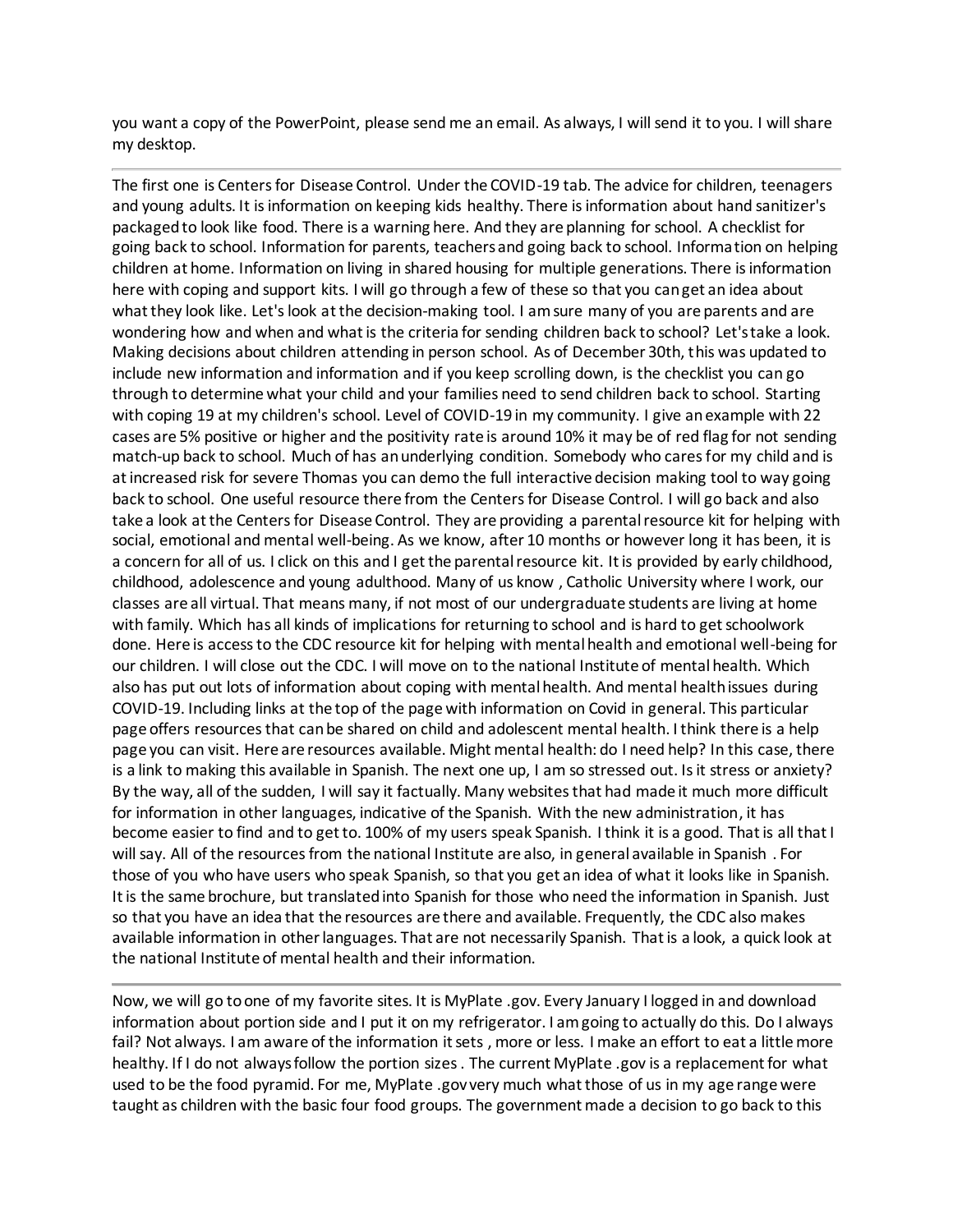because the food pyramid was so complicated that most people would not even attempt to use it. And MyPlate.gov return to the basic ripping of food that makes it easier to use. I will go to life stages. If I pull down the menu there are numerous lifestages to choose from. Infants, toddlers, preschoolers, kids etc. I will go to teenagers. Currently, teenagers are a large problem in terms of nutrition. We will see what is here. Make healthy choices. Here are resources. There is an app to start simple . There is a link for healthy eating's for teenagers. A guide for teenagers. Food and fitness. A dining decisions up for making healthy choices for what you are going to eat. And where to go for the information. I will go to the healthy eating for teenagers. Eat a variety of foods. Very simple. Build strong bones. And MyPlate is based on dietary guidelines for Americans. You can download the MyPlate app. Start simple with MyPlate app . You can set goals for the different food groups. And how you would like to eat. You can see your progress in real time. You can earn badges that celebrate your success. I have not earned any yet, but I am working on it. The MyPlate .gov site will provide information on eating healthily. And provide information for doing that. It also offers numerous resources. And it is in rentable form. I will go to print the turtles to give you an idea of what you can print. You can choose your audience. I have grandchildren. Any topic will be fine. I am going to tell it activity sheet. I am going to search. Here I have for children five through 12, a number of down loadable and printable fact activity sheets. Having to do with healthy eating. There is a crossword bubble puzzle. A worksheet for fruits and veggies. There a coloring sheet in Spanish. And a coloring sheet in English. This particular one that I downloaded for six and 5-year-olds. And I will have them caller it. There is a word scramble. There is grocery store bingo game. There is MyPlate menu plan. That one backfired. One loves charities with talk -- Cheerios with milk. It is healthy, but not something to eat all of the time. Just so that you have an idea that there are numerous resources available to use with children. There is something different and a change from schoolwork. At least beginning to learn healthier eating habits. There is information for professionals. If you go to MyPlate kitchen you can get all kinds of recipes, including videos for recipes. 20 minute chicken Creole. Two step chicken. They will also tell you, what of the things that is nice. Along with the recipes, you can search and find resources. You can switch to Spanish, but when looking at a recipe, it gives you a clue with a \$for how expensive were inexpensive the recipe is. So that you are looking at inexpensive or moderately expensive recipes. It will give you an idea of what your recipe is going to cost. And for planning purposes for eating on a budget. Which most of us do not have unlimited food budgets. That is a good thing. You can use the tab for total cost and limit the recipe site to only inexpensive recipes. If my budget is seriously limited, I have the option. I can get more calcium, limit saturated fat and reduced sodium. I can limit to my cooking equipment. Let's say students, who are living in places where they have limited cooking equipment. You can limit it to recipes with no cooking required. It is a useful site with a font of information. It is well-designed. It is easy to get to. Even though I have not exclusively used to, I have made my diet healthier. I do recommend the site.

This is Kathy. Could you go fullscreen?

On my computer I am looking at, it is fullscreen. You may have to help me. I do not know what I can change to make it better. ? I look at it, it looks full-screen to me.

If you scroll to the bottom, the lower left-hand corner has a fullscreen option.

This makes it worse.

We will have to make do.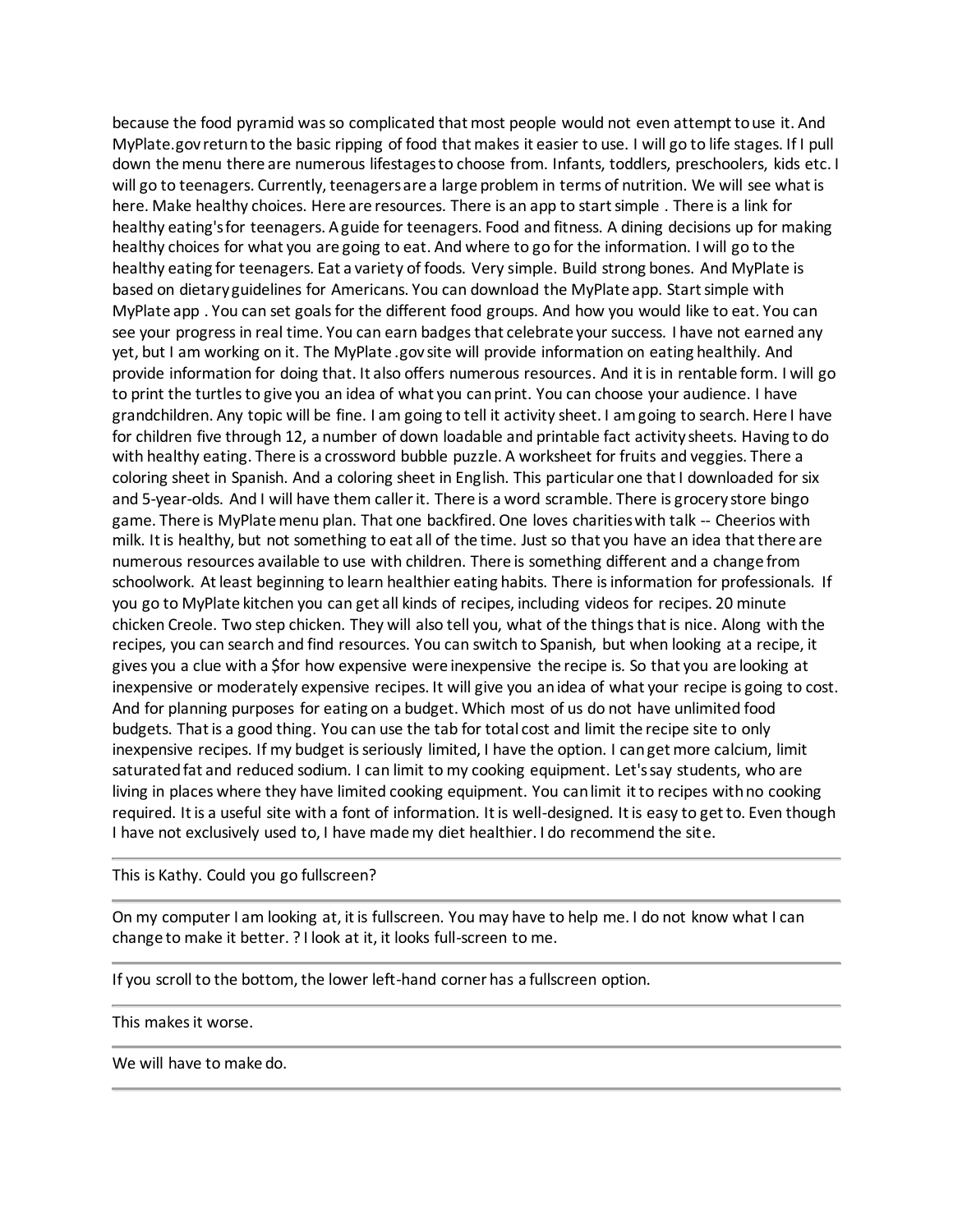I do not see anything of the bottom of my screen. Let me stop sharing because I do not see anything. I will go back to the presentation and make it to full-screen and they go to sharing and see if it works. With somebody please tell me if that did it? If I am in fullscreen now? Is that better?

## Jane, it looks full to me.

Okay. I stopped sharing and went back in my presentation full-screen. Somebody else says it looks fine. Unless there is something else that you know to do quickly. For the next webinar, we could schedule a practice session to figure this out for those who are having trouble. In the meantime, I will continue because I do not want to run out of time. This is the USDA Food and nutrition service. This is the educational part for the snap back from S.N.A.P. a couple of students I know are receiving the program. They had someone tell them about it and they told me. That is how I know that these educational materials exist for people who are receiving this go they are specifically designed for recipients of S.N.A.P. program. There are stretch your food dollars. Find healthy recipes. Order nutrition education materials. Read court nutrition messages. I was unaware until a couple of students clued me in that local offices of the program told them about the educational materials for the S.N.A.P. program. If you get a chance, it is worth exploring so that you can pass information on to students and users who may be part of the program and need the information. I will quickly pass through the others.

This is eight page of national endowment for humanity. They are right now highlighting their 50th anniversary. They are highlighting resources and lessons for Black history month. They have lesson plans for all grade levels. Under a number of subjects. All dealing with humanities. It is not a science site. Let's say I am a kindergarten teacher or elementary school teacher and I can click here. There will be lesson plans that I can use. Here is one in Spanish. One about amazing Americans. About where I came from. The site is oriented toward cultural and historic. And about which arts. A lot of material here. It is something that parents can make and teachers can make. Here are guides. There are media resources. You can find videos here. I need to remember that. There is a wealth of information. And educational from the national endowment. Moving on quickly.

Mymoney.gov. In this case it has a lot of information for adults as well. Here, there is information for kids and games about money. Information for parents and kids and information for high school students on saving money and projects at have to do with managing money in the real world and preparing for your education and the goal of my money.gov is to make citizens more aware of using the financial resources that we have in a responsible way and it is a site that I don't need to explore. Every once in awhile I will get an email say we are doing another webinar and is like it is worth exploring. I will not go looking through the entire catalog. I think most of us know it. And I pulled up the Congressional research service catalog as well which is part of Congress.gov. I will put in child welfare to illustrate the number of reports for information that does exist there are 198 reports that have been done in some measure in some way for Congress about child welfare. That are available in PDF format to download and share with your users or to explore yourself. With that, I will hit stop sharing. And go back to my presentation. I will give you the advice of search. If you need information or your users need information, it is there. Go look for it. At the site and any others that you can find. There is a lot of material that I have not covered in the first part. And finally, thank you very much for being here and listening today. With that, I'm open to questions or comments.

Thanks so much Jane, that was very interesting.